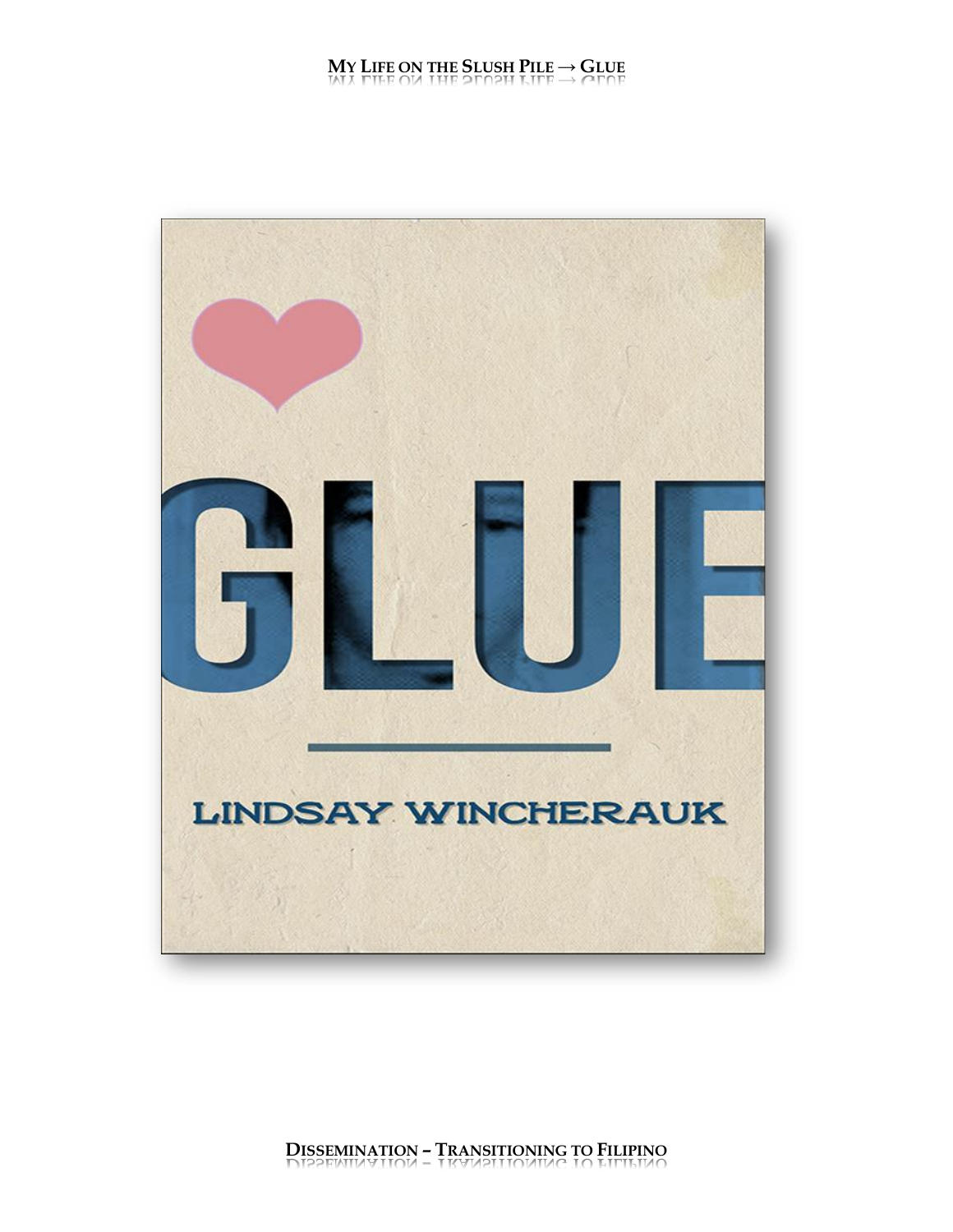

A story about a man trying to find himself after his parents come back to life.

And then, he witnesses a gay-bashing.

And then, he suffers a catastrophic stroke.

And then  $\rightarrow$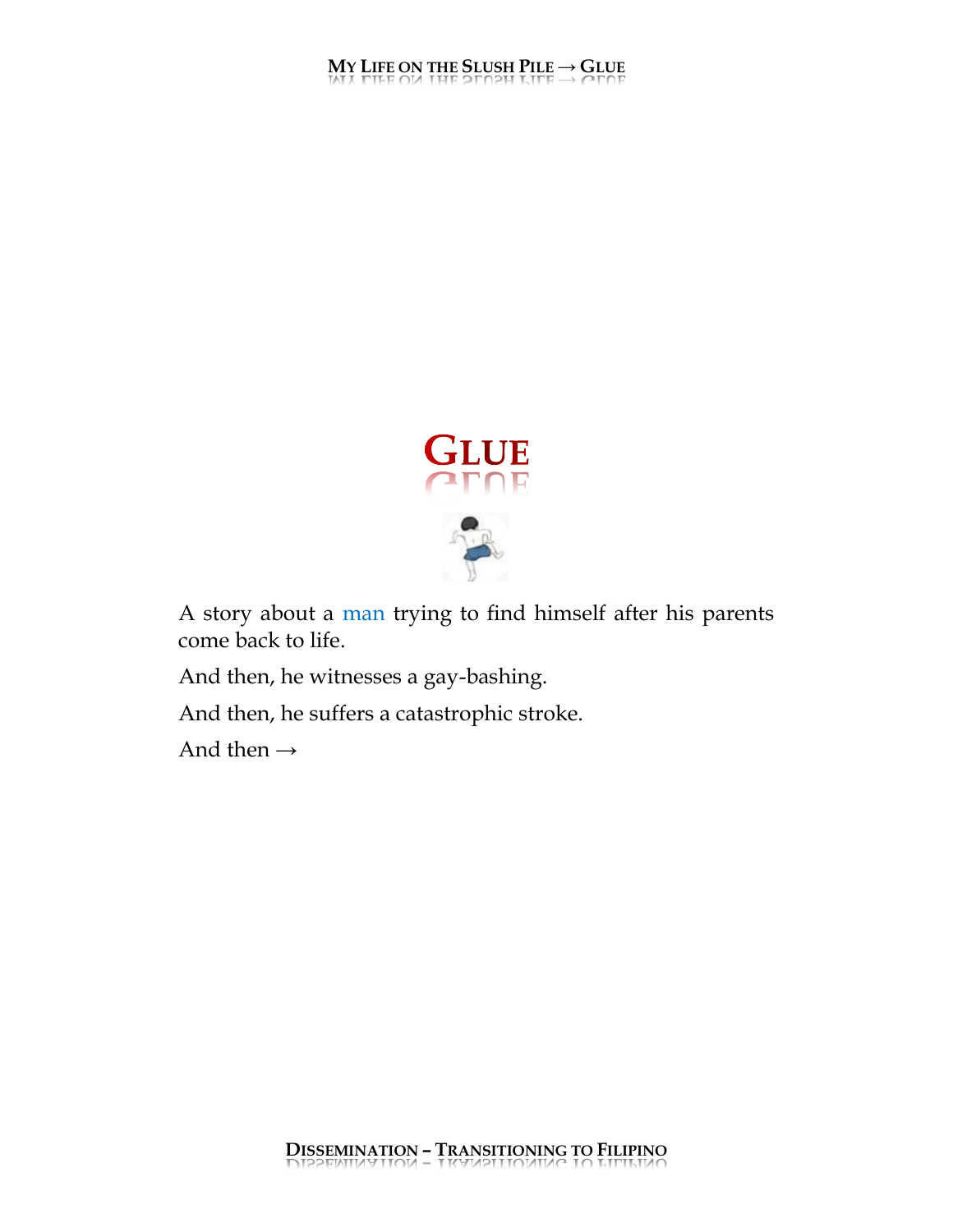# press play



DISSEMINATION - TRANSITIONING TO FILIPINO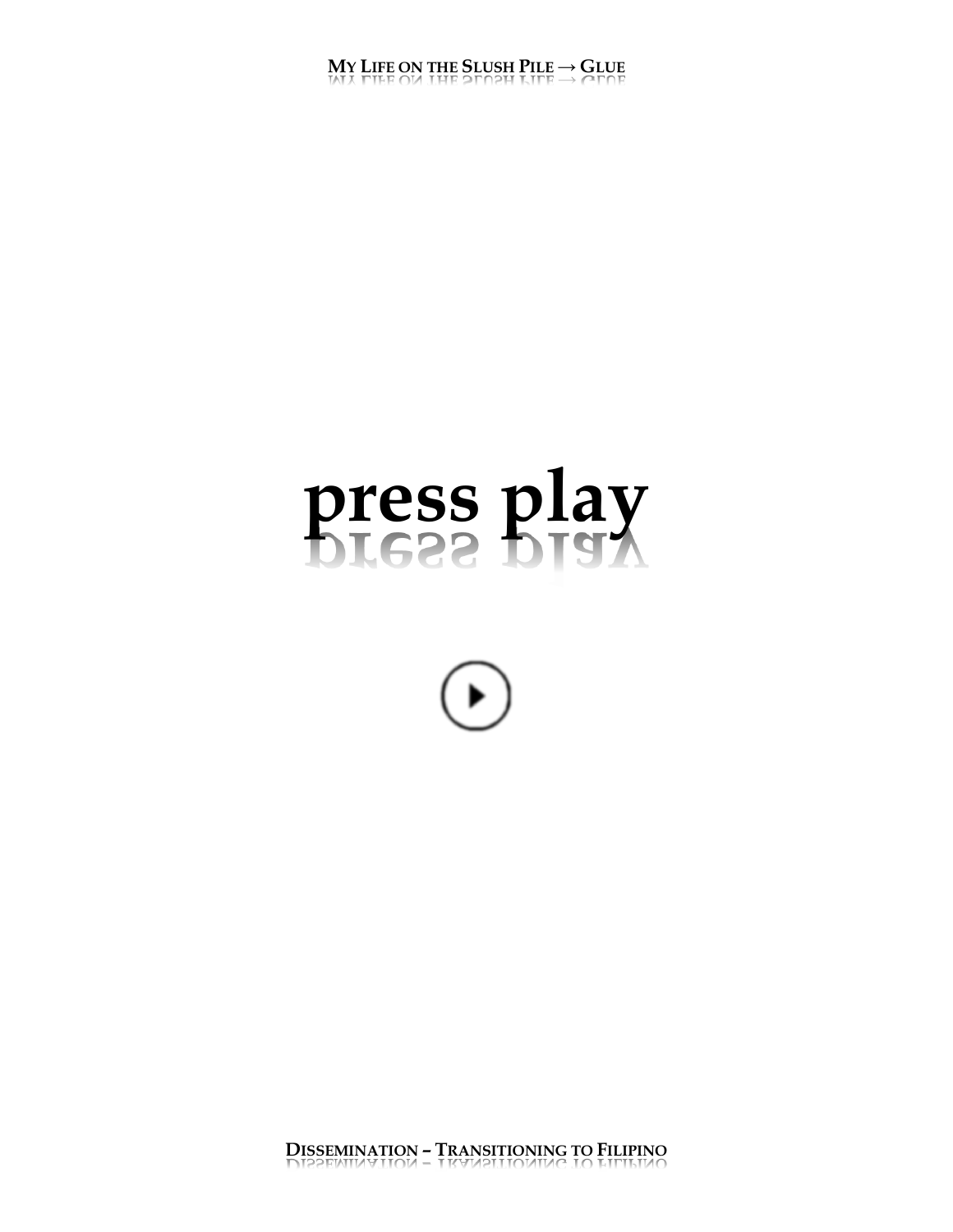# **MAKING SENSE OF IT ALL**<br>MUC 2EV2E OF IT YTT

**DISSEMINATION – TRANSITIONING TO FILIPINO**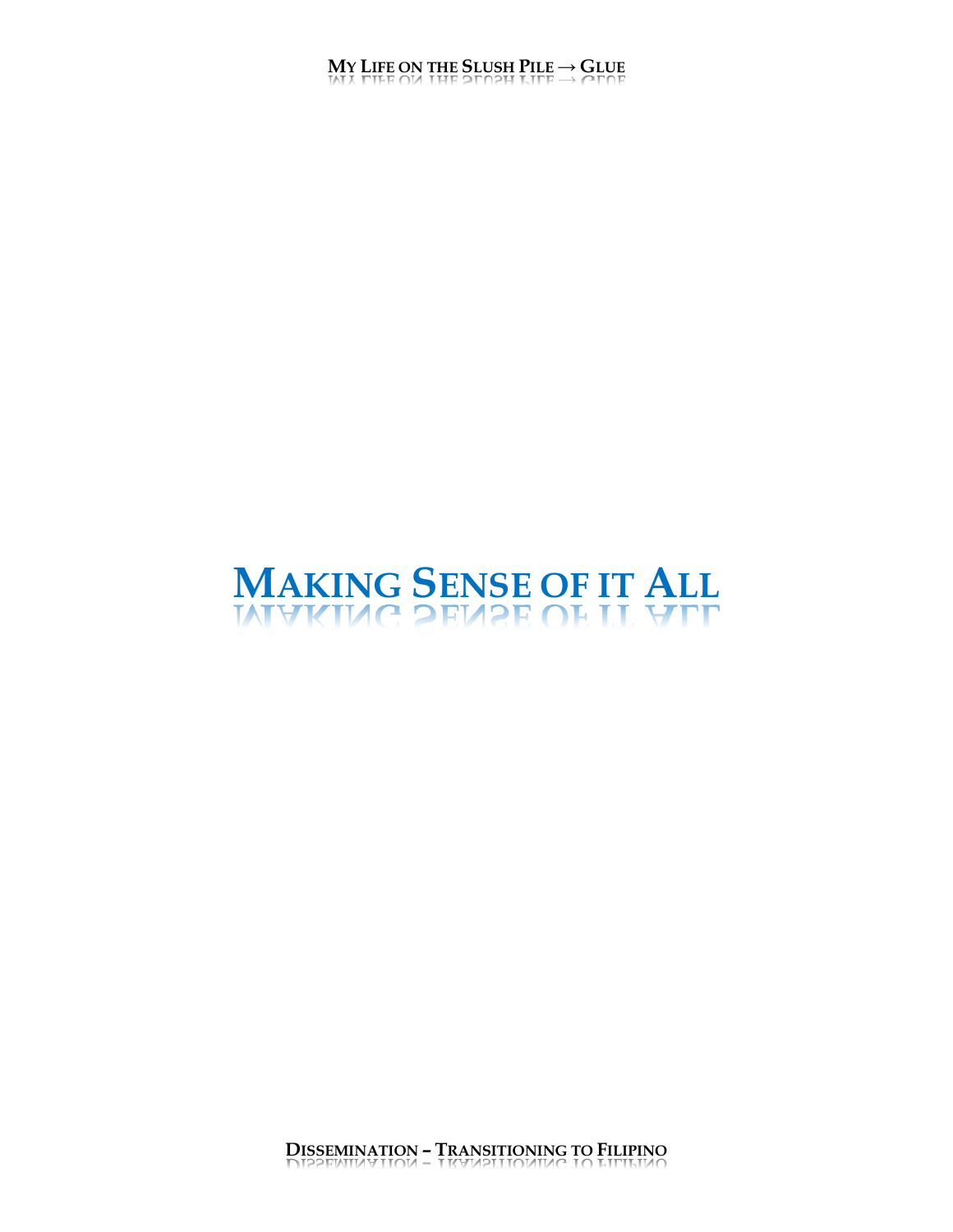# **iii**

# **TRANSITIONING TO FILIPINO**

#### **TUESDAY**

efore I meander my way to Tuesday—it was time to soothe the unrelenting pain with sleep. Rest will undoubtedly bring calm.  $\beta$ 

*Wrong.*

I lay down.

What's happening?

Instead of resting, the pain intensified:  $7.75 - 8 - 8.25 \rightarrow 8.5$ . I cringe, squeezing my eyelids so hard I can feel permanent indentations forming around my eyes.

I shift from side-to-side, rolling in anguish.

Sleep is going to elude me.

My clock taunts me.

I calculate: if I fall asleep right now, I'll get—

Fifteen minutes before the alarm wakes me, I dose off with pain slamming through me.

The screeching wake-up call kills me.

I get up. I rise. I take a step, I can't, fucking walk. Tears roll down my cheek. I look at what was once my feet; they're now balloons.

I can't go to work.

I have no choice.

Pain is shattering my life.

My mind spins.

I never miss work.

Am I stupid?

The past year begins to race as the revolutions in my head become critical. I never miss a day.

Am I invisible?

Do I have to cloak my pain?

Three family members passed in eight-months in 2016. I haven't dealt with the losses. Walter said his girlfriend died, he showed up for work hours later, whereas my family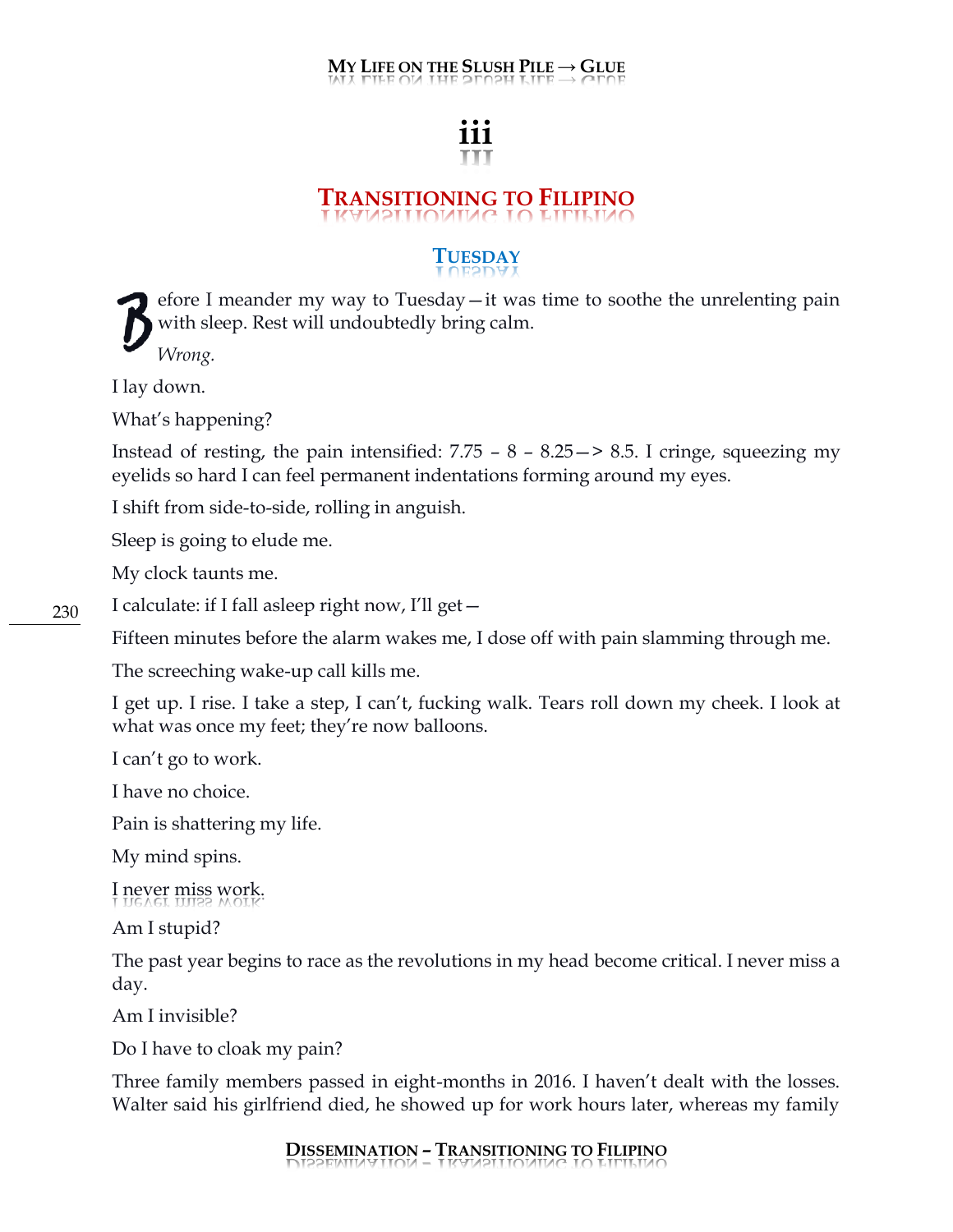dramatically shrunk in numbers, and I show up—I don't know who to talk to, I don't want to appear weak.

When I find the courage to share my upset, "Work probably keeps your mind off things," is common—why would I want to forget loss?

Clipping family to my newfound pain isn't helping.

Three friends passed in 2016—although life took us to a place where we lost touch—two of them, for a time, considered me: BEST—I feign strength by not talking about the heartache.

# **4 WORKERS**

#### JJ was twenty-three, was.

He overdosed.

He was a bright light.

The slippery after-work path he was on took him away.

#### CM was 50, was.

Pleasant always, respectful, appreciative of the work we provided him. He died just before Christmas.

Cause: unknown.

#### WF was  $47$ , was.

I drove him to several jobs. Pleasant like Clarence, list of demons: undefined, maybe living.

Cause: unknown.

#### TZ was  $55$ , was.

Gregarious, funny; touching the edge of comedy limits, rarely crossing; at times unpredictable, in a challenging way.

Cause: a high gone wrong.

Four workers—four months—lost—drifting into the shadows—known by us for years—backstories vacant.

Too much loss, I hide my feelings. I'm not the only one facing loss. I don't think ten—I mean: I know ten deaths are—

#### **DISSEMINATION – TRANSITIONING TO FILIPINO**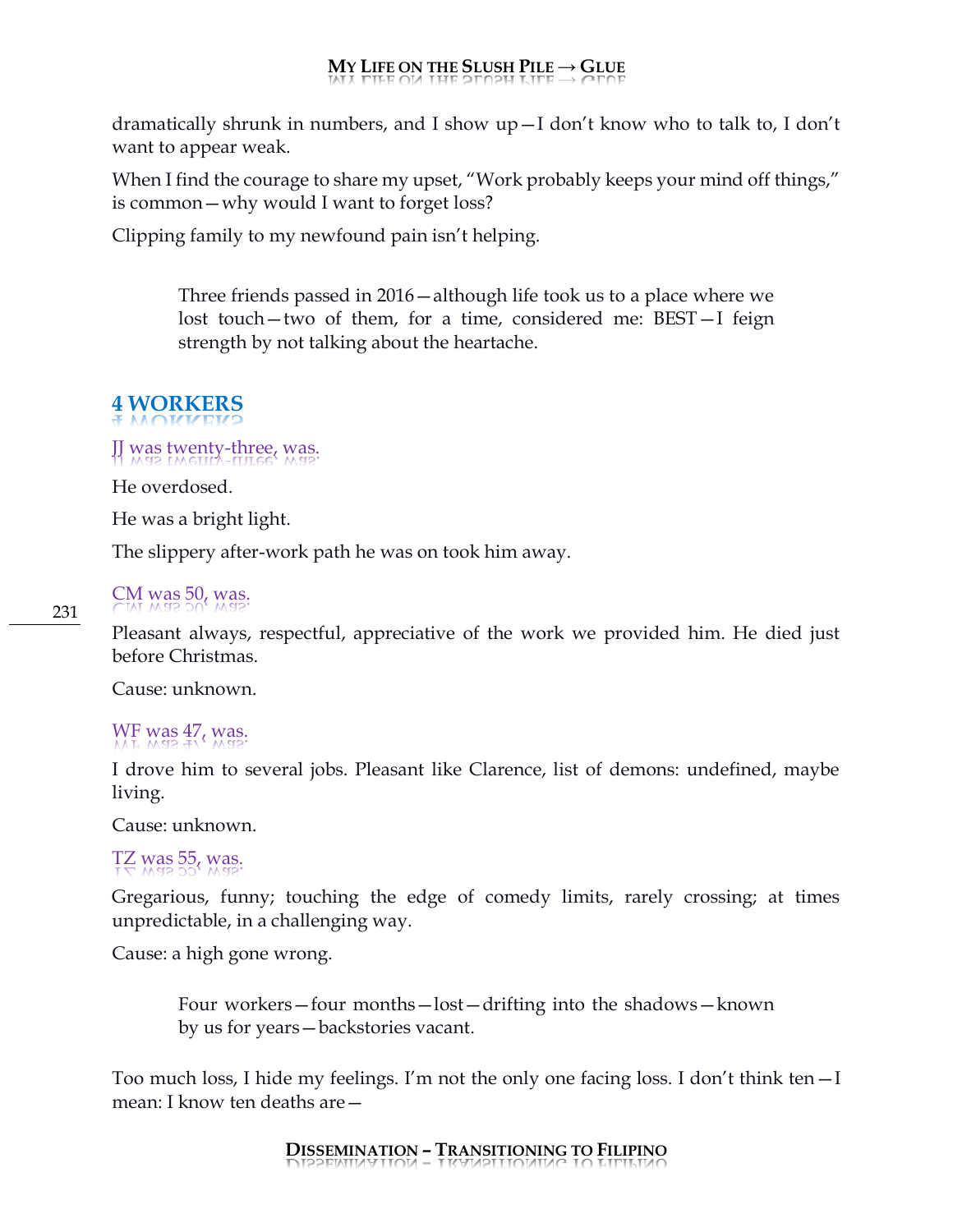### **WEDNESDAY**

I make it past the morning rush, and I need to go to Emergency.

The phone rings.

One of our workers, a twenty-eight-year-old, is Jonesing at a workplace.

Sometimes I feel as if the whole world is floating in a fog where we've forgotten how to just care. Ten is a large number, and by no means do I take the weight of all of them on; survival depends on balancing life struggles. My family brings with it a mystery. Over several years, my friends disappeared into their lives. Workers are a daily challenge—but when they leave us—my heart sinks—I wonder how others cope.

On the phone is a Safety Officer; our worker was capable before lunch—> after—>motor functions were failing him.

The site wants him gone.

I'm forty-five minutes away.

I figure: the tweaking will end before I can make it.

They slide him into a cab, sending him on his way. He becomes the driver's burden. He comes down; he's, okay?

Four others weren't so fortunate, for two of them destiny found: in a poor choice.

## **HOSPITAL TIME**

A ten-minute walk takes forty-five. I have a problem: I like to pretend I'm stronger than I am. I also don't want to be diagnosed with anything serious, so; I'm not sure if I am honest with the medical professionals.

I hide the pain with a smile.

I'm fast-tracked.

The doctor examines me.

She says I have Plantar Fasciitis.

I'm instructed to load up on pain meds and be on my way.

I pop two pills.

The lingering pain begins to slip away.

I'm now at a manageable 4.5 on the agony scale; it's sad when 4.5 becomes manageable.

#### **DISSEMINATION – TRANSITIONING TO FILIPINO**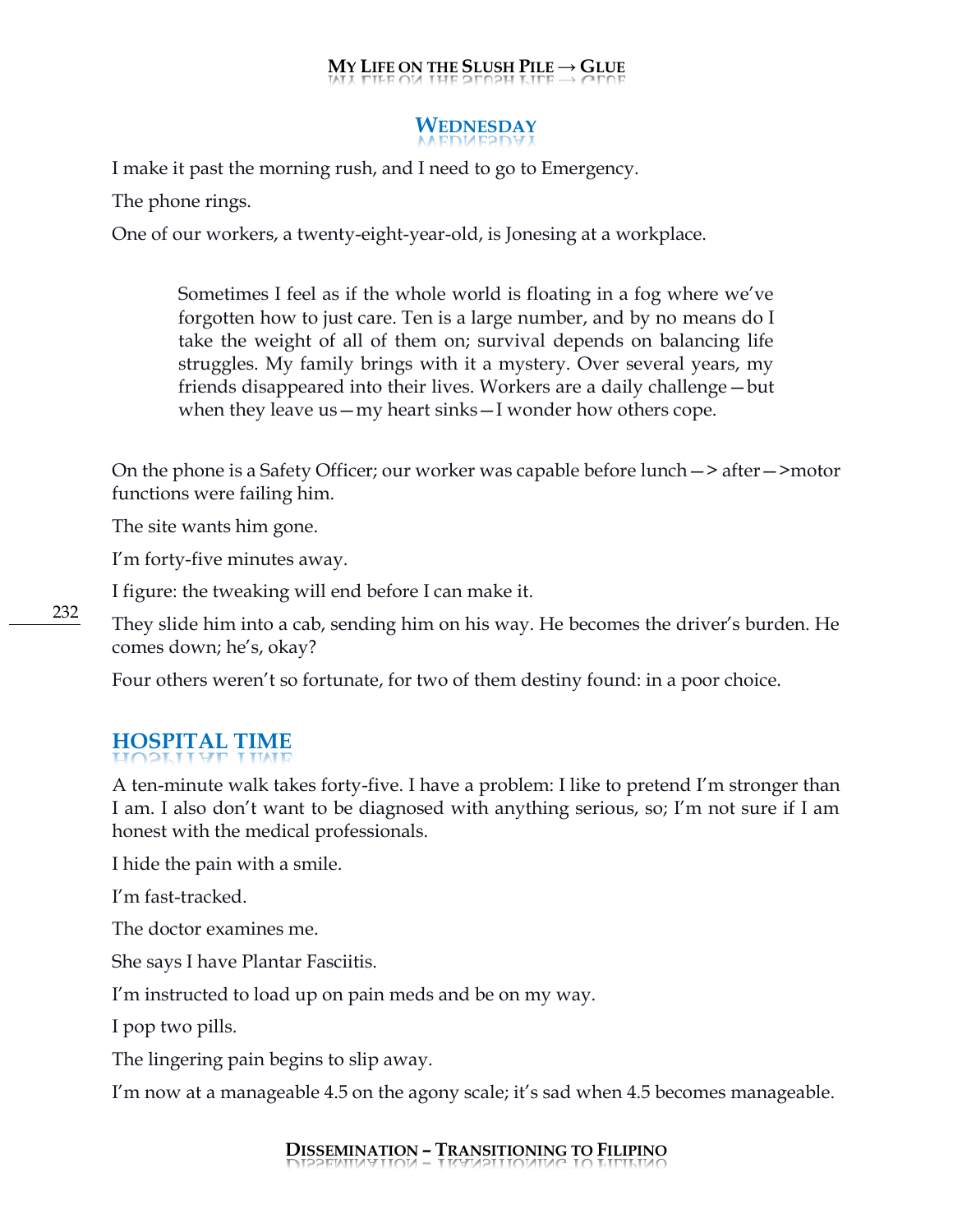I push my mental anguish into a back corner. Hiding the number 10 from being dealt with—having dealt with years of workers dropping their issues on us—strangely, I tend to keep my book CLOSED—odd for a memoirist.

A young guy, **YG**, enters the office.

He's desperate for work.

His work history is looked up.

It's not good.

Three shifts: first, the super phoned to say he was useless; second, didn't make it to the job, "I sprained my ankle on the way" —*I can't fucking–walk, I'm here*; third, it doesn't matter, it wasn't a favourable review.

As his performance review is being explained to him, the look on his face is not new; I've seen it a thousand times. The words fall on deaf ears; his reality skewed—by his very existence.

And besides, you overdosed in front of our office. We had to slam needles in you to resuscitate you. So, we can't employ you.

His face turned flush; something was finally registering.

**YG**

233

I know, it was embarrassing.

I had been sitting at my desk silently wincing. With him uttering *embarrassment*, I needed to pipe in.

#### **ME**

Embarrassing, it was embarrassing—a funny choice of words? What were you going for: tweaking, twitching, chasing hallucinations, foaming, frothing**—**?

It's only embarrassing when it reaches overdose?

We didn't send him to work.

I want him to get help.

I care.

But really, how does one care for something so prevalent?

Do I flip a coin to decide who's worthy of caring?

**ALL:** This is the answer regardless of heads or tails. But I can't; all are too many.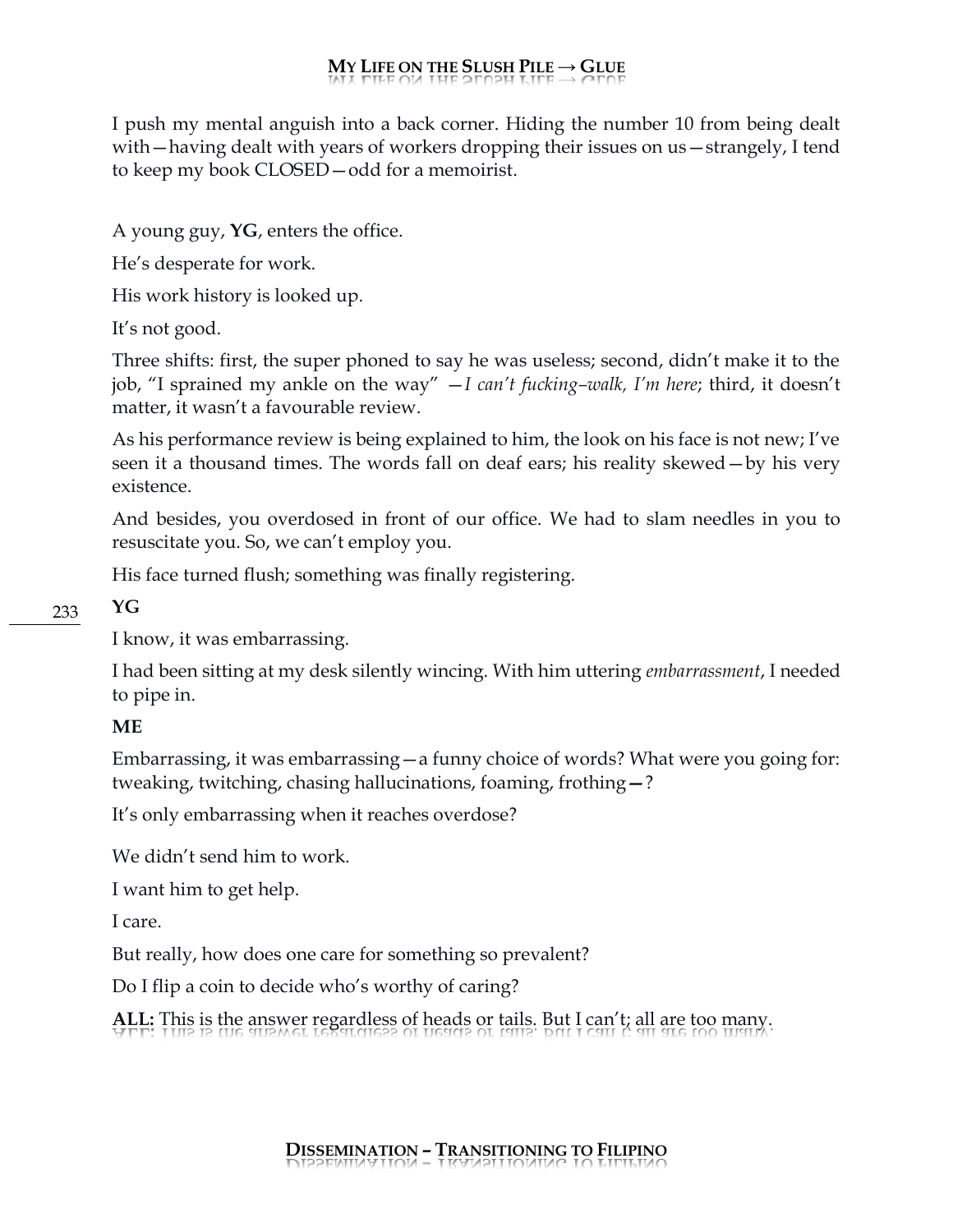Several years ago, Vancouver City Council proposed removing the dumpsters from back laneways. They figured the removal would eliminate drug usage. The logic was stupid. Hey Johnny, do you want to go into the alley and bang needles in your arm with me? Well, I would, but they've removed the trash bins. So, I've decided to get a job instead. But we could crouch over there by that car**—**hey, where did you go? Problem solved: much cheaper than a WALL.

# **ENTER AB**

AB is entertaining; maybe awkward would be a better descriptor.

AB is six-foot, shaved head, white-washed to the point of opaque; affably enjoyable.

After trimming his hair, he once came in; he had missed three or four patches. He didn't care.

He is also attempting to transition from pasty to Filipino.

He knows eleven-words of Tagalog.

He chirps them often.

It sounds dumb.

I know about eleven-words of Korean.

I don't have much chance to warble.

AB has found love twice on Christian Filipino **(**grifting**)** Dating Sites. The first was pure love: costing thousands until pure, ended. I pulled up a web search: 99% of these sites are scams. I printed a copy and gave it to AB. It angered him. I thought I was thoughtful.

In reality: I was being an asshole who was trying to be correct.

I looked over at his head. The patches brought a smile to my face.

He now has a new bride and several children; they'll meet, at least that's the plan one day.

JY is a co-worker. He is Filipino. AB will soon be more Filipino than JY.

**JY**

AB, why were you forty-minutes late for your job yesterday?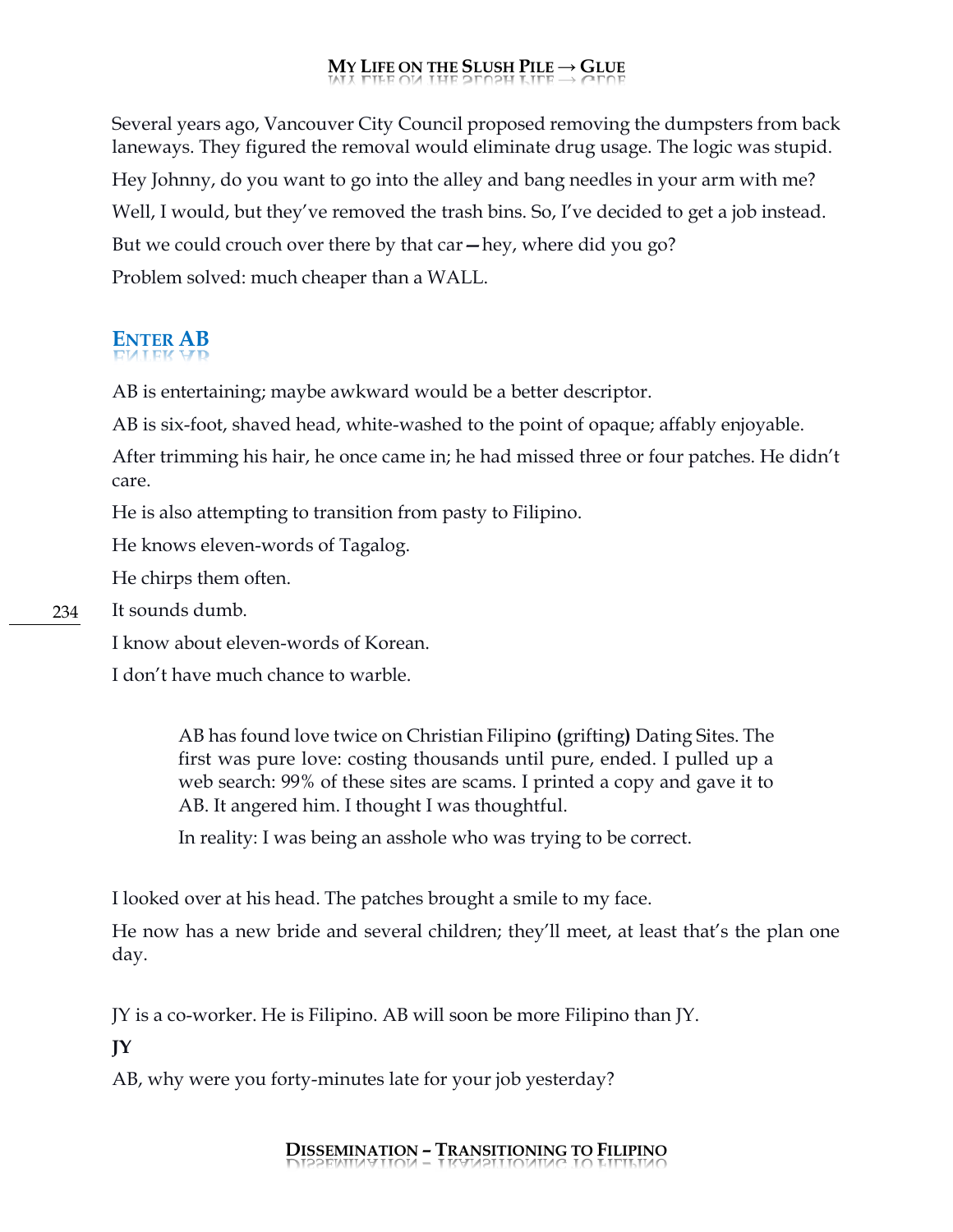#### **AB**

I missed my stop, thinking about the *Philippines*, and I fell asleep.

Internally, I fell into a state of hysteria.

AB exits; JY approaches and drops some insight on me upon his departure.

I need to have a cigarette. My breakfast was greasy. The cig will wipe away the greasiness. My hysteria turns critical.

On my way home, hmm Jamaica**—**snore—SMASH, light-standard no more.

I chase my pain with a beer and pills at a local watering hole. On my way home, I encounter an aggressive panhandler. He barks. "Give me money for food."

I politely decline.

The panhandler raises his voice.

"Nobody has given me money in four-hours."

The words spray from his lips.

I queue up a lecture. Some career advice, perhaps. But just before I'm to drop the mic, I catch my words and think lecturing would turn me into a huge asshole. I remain silent.

I don't believe anyone has ever, when they've dreamt of their futures at a young age, dreamt of sitting on the sidewalk begging for—

I glanced down the laneway  $-$  dumpsters.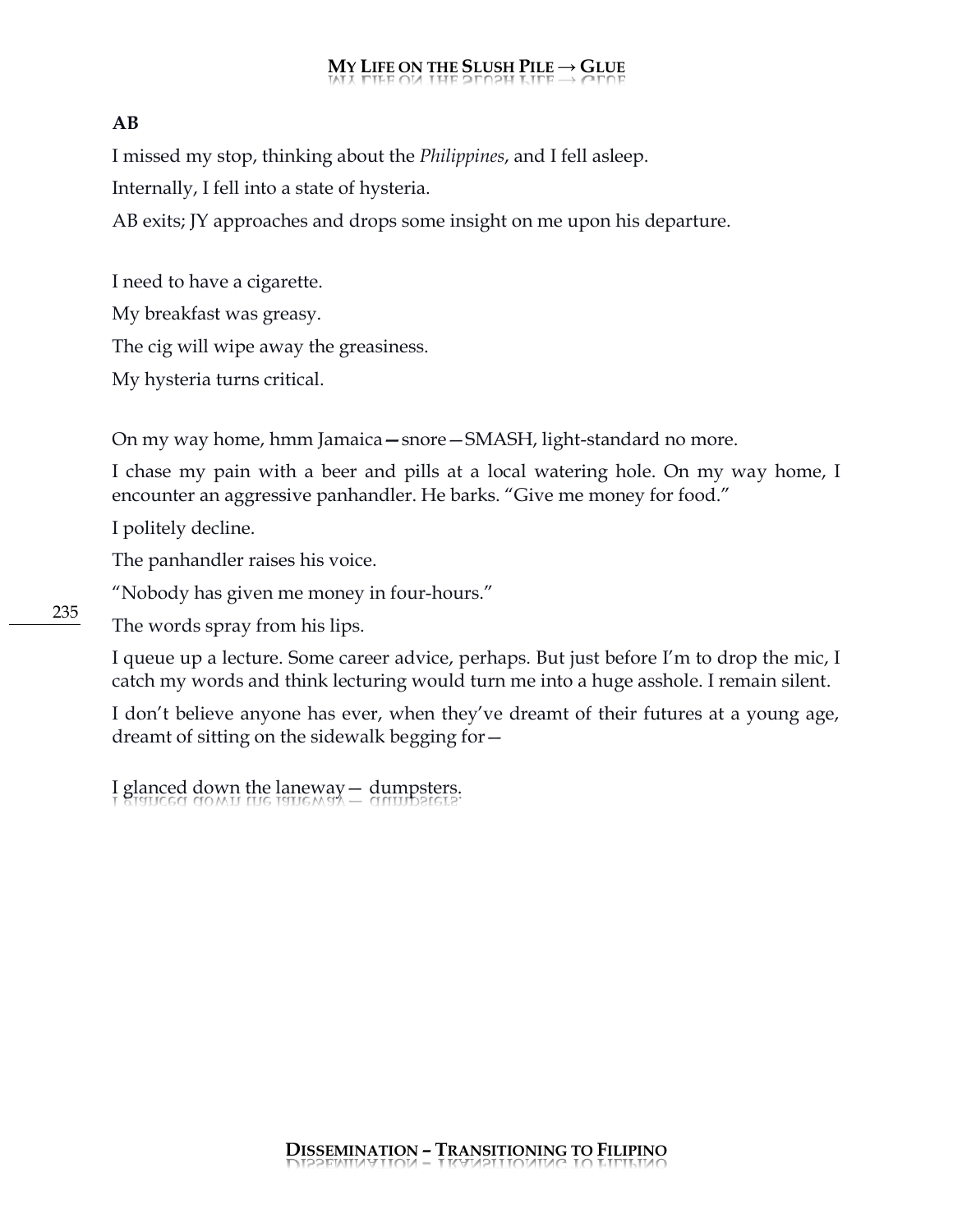# **WHO IS LINDSAY WINCHERAUK?**

indsay Wincherauk is a fearless writer. He has published two books and has had more than eighteen OPEDs appear in major commuter newspapers. Lindsay wasn't born with a silver spoon in his mouth. His father (who wasn't his father) Indsay Wincherauk is a fearless writer. He has published two books and has had more than eighteen OPEDs appear in major commuter newspapers. Lindsay wasn't born with a silver spoon in his mouth. His father (who wasn't his in a diner. In fact, his birth was in a secret place where |society deemed| unfit mothers were sent to give birth in isolation—shading families from shame. If the babies survived being born, usually, they were sold to wealthy Americans or adopted out to farm families.

#### *Lindsay's life began with a lie.*

Despite Lindsay's perilous beginnings, starting with deception, Lindsay knew no better and went through life excelling at things, usually in two-year stints. Be that athletics (hall of fame, record holding, one-eyed quarterback), scholastically, career-wise (generating more than \$70 million in revenue for one company), socially, + without question: creatively!

Lindsay's challenging beginning instilled in Lindsay heaping doses of compassion and empathy. Lindsay's life starting out as a lie gave him a keen sense to spot BS from miles away. It also provided him with a dry sense of humour and an understanding those born with silver spoons in their mouths will never be self-aware enough to understand (or admit) their good fortune.

During Lindsay's work career, he was well-liked by all coworkers. Lindsay was also well respected by his diverse collection of clients, developing several fantastic friendships, primarily because Lindsay is known for his unflinching integrity and ability to hold conversations on most topics.

Lindsay's life mantra is:

*The most valuable part of life is the fabulous people we meet during our journeys. If you treat people with respect (leaving judgment at the door), and more importantly, by opening doors for those less fortunate or who can't speak up for themselves, you are living a good, compassionate life. Making money at all costs is not the only thing mattering. Life can be difficult + devastatingly unfair.*

*Lindsay believes sharing vulnerability is what makes us human. Lindsay will never shy away from being honest about his pain.*

*Lindsay also believes we must stand up for ourselves, + more importantly, for those who are too burdened by the injustices of life, they can't find the strength to stand up for themselves.*